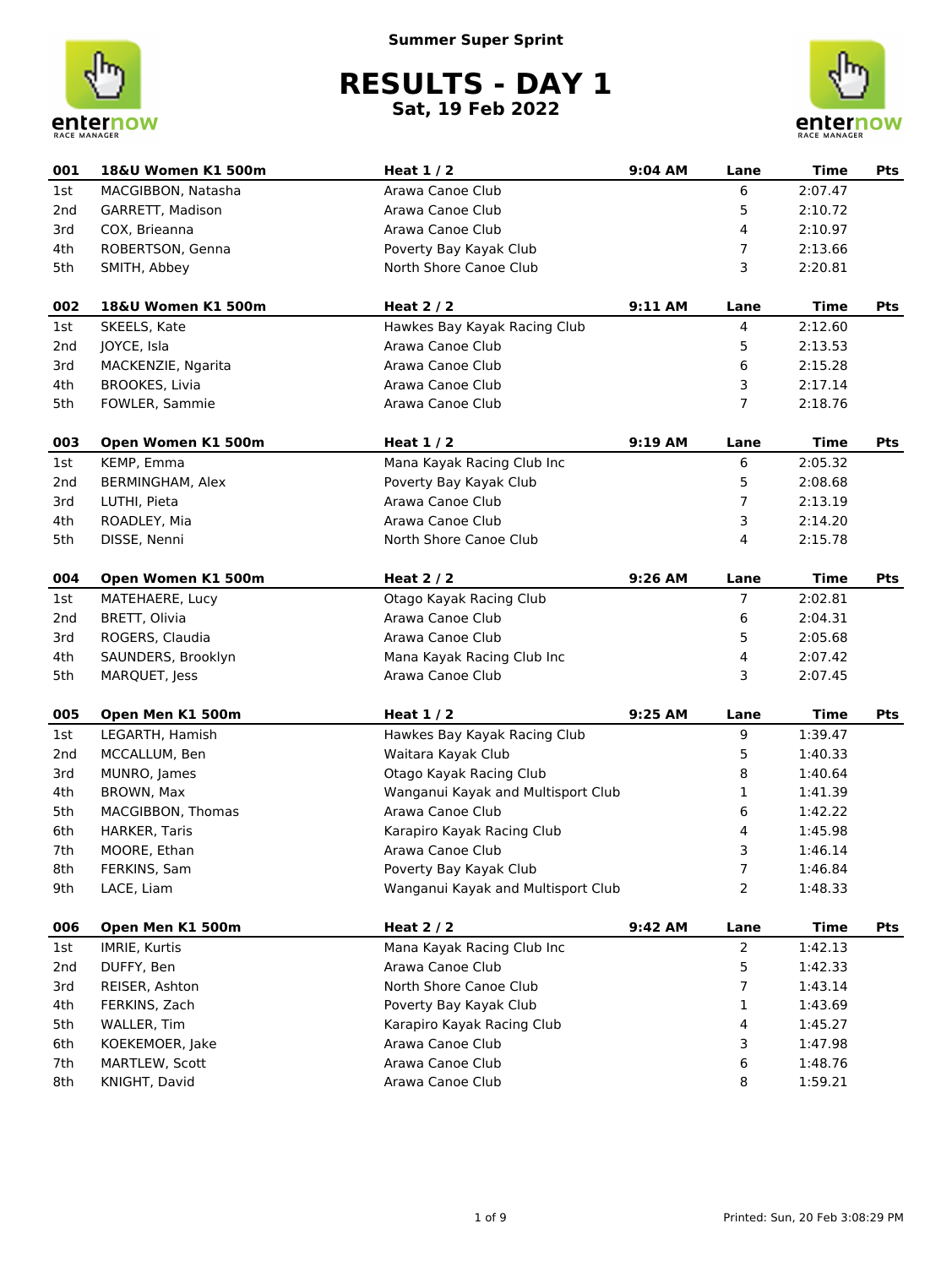



| 007             | 18&U Women K4 500m                | <b>St.Final</b>  | 9:38 AM  | Lane           | <b>Time</b> | <b>Pts</b> |
|-----------------|-----------------------------------|------------------|----------|----------------|-------------|------------|
|                 |                                   |                  |          | $\mathbf{1}$   |             |            |
|                 |                                   |                  |          | 2              |             |            |
|                 | MacKenzie N, Fowler S, Brookes L, | Arawa Canoe Club |          | 3              |             |            |
|                 | MacGibbon N, Cox B, Skeels K,     | Arawa Canoe Club |          | 4              |             |            |
|                 |                                   |                  |          | 5              |             |            |
|                 |                                   |                  |          | 6              |             |            |
|                 |                                   |                  |          | 7              |             |            |
|                 |                                   |                  |          | 8              |             |            |
|                 |                                   |                  |          | 9              |             |            |
| 008             | 18&U Men K2 500m                  | <b>St.Final</b>  | 9:50 AM  | Lane           | <b>Time</b> | <b>Pts</b> |
| 1st             | Mills-Nossiter Z, Roadley G       | Arawa Canoe Club |          | 6              | 1:54.54     |            |
| 2nd             | Rogers L, Ferguson M              | Arawa Canoe Club |          | 7              | 2:04.30     |            |
| 009             | 12&U Mixed K1 500m                | <b>St.Final</b>  | 9:58 AM  | Lane           | <b>Time</b> | <b>Pts</b> |
| 1st             | PIRNEA, Nicole                    | Arawa Canoe Club |          | 3              | 3:01.00     |            |
| 2 <sub>nd</sub> | GEARRY, Jessica                   | Arawa Canoe Club |          | 4              | 3:04.88     |            |
| 3rd             | PIRNEA, Daniel                    | Arawa Canoe Club |          | 2              | 3:29.65     |            |
|                 |                                   |                  |          | 1              |             |            |
|                 |                                   |                  |          | 5              |             |            |
|                 |                                   |                  |          | 6              |             |            |
|                 |                                   |                  |          | 7              |             |            |
|                 |                                   |                  |          | 8              |             |            |
|                 |                                   |                  |          | 9              |             |            |
| 010             | 14&U Women K1 500m                | <b>St.Final</b>  | 9:53 AM  | Lane           | <b>Time</b> | <b>Pts</b> |
| 1st             | PIRNEA, Helena                    | Arawa Canoe Club |          | $\overline{7}$ | 2:30.05     |            |
| 2 <sub>nd</sub> | MACKENZIE, Isla                   | Arawa Canoe Club |          | 6              | 2:32.48     |            |
| 3rd             | DICKSON, Emma                     | Arawa Canoe Club |          | 8              | 2:39.56     |            |
| 011             | <b>Novice Women K1 500m</b>       | <b>St.Final</b>  | 10:07 AM | Lane           | <b>Time</b> | <b>Pts</b> |

| 011             | Novice Women K1 500m | St.Final                   | 10:07 AM | Lane | Time    | Pts        |
|-----------------|----------------------|----------------------------|----------|------|---------|------------|
| 1st             | PHILP, Jacqui        | Arawa Canoe Club           |          | 9    | 2:45.07 |            |
| 2 <sub>nd</sub> | MARTIN, Jade         | Arawa Canoe Club           |          | 3    | 2:48.87 |            |
| 3rd             | FOOT, Paige          | Arawa Canoe Club           |          | 4    | 2:55.71 |            |
| 4th             | HAVENGA, Karlien     | Arawa Canoe Club           |          | 8    | 2:57.22 |            |
| 5th             | NEAL, Aleia          | Arawa Canoe Club           |          | 5    | 3:02.86 |            |
| 6th             | TETEREVA, Alina      | Otago Kayak Racing Club    |          | 2    | 3:03.30 |            |
| 7th             | MANTON, Julia        | Arawa Canoe Club           |          |      | 3:06.47 |            |
| 8th             | KNOWLES, Jessica     | Arawa Canoe Club           |          | 6    | 3:06.79 |            |
| 9th             | CORBETT, Charlotte   | Arawa Canoe Club           |          | 1    | 3:15.82 |            |
| 012             | Open Women K1 500m   | <b>Final A</b>             | 10:16 AM | Lane | Time    | <b>Pts</b> |
| 1st             | MATEHAERE, Lucy      | Otago Kayak Racing Club    |          | 4    | 2:01.61 |            |
| 2 <sub>nd</sub> | BRETT, Olivia        | Arawa Canoe Club           |          | 6    | 2:01.96 |            |
| 3rd             | KEMP, Emma           | Mana Kayak Racing Club Inc |          | 5    | 2:03.02 |            |
| 4th             | SAUNDERS, Brooklyn   | Mana Kayak Racing Club Inc |          |      | 2:04.62 |            |
|                 |                      |                            |          | 8    |         |            |
| 5th             | MARQUET, Jess        | Arawa Canoe Club           |          | 9    | 2:06.32 |            |
| 6th             | ROGERS, Claudia      | Arawa Canoe Club           |          | 2    | 2:06.81 |            |
| 7th             | BERMINGHAM, Alex     | Poverty Bay Kayak Club     |          | 3    | 2:07.04 |            |
| 8th             | ROADLEY, Mia         | Arawa Canoe Club           |          | 1    | 2:16.20 |            |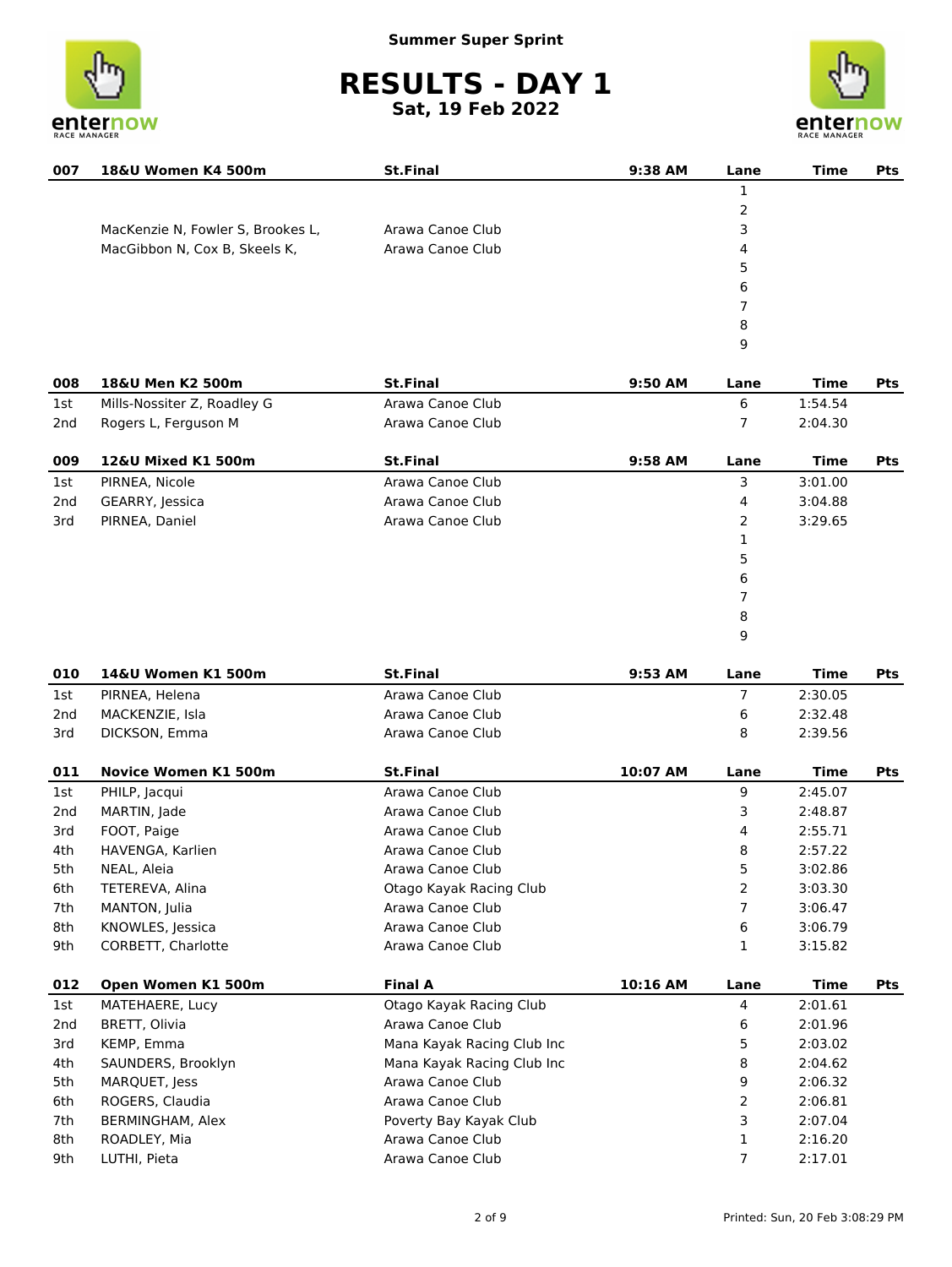



| 013             | Open Men K1 500m      | <b>Final B</b>                     | 10:12 AM | Lane           | <b>Time</b> | <b>Pts</b> |
|-----------------|-----------------------|------------------------------------|----------|----------------|-------------|------------|
| 1st             | MOORE, Ethan          | Arawa Canoe Club                   |          | 6              | 1:51.10     |            |
| 2 <sub>nd</sub> | <b>HARKER, Taris</b>  | Karapiro Kayak Racing Club         |          | 4              | 1:53.11     |            |
| 3rd             | WALLER, Tim           | Karapiro Kayak Racing Club         |          | 5              | 1:53.42     |            |
| 3rd             | KOEKEMOER, Jake       | Arawa Canoe Club                   |          | 7              | 1:53.42     |            |
| 5th             | FERKINS, Sam          | Poverty Bay Kayak Club             |          | 3              | 1:55.16     |            |
| 6th             | LACE, Liam            | Wanganui Kayak and Multisport Club |          | $\overline{2}$ | 1:56.17     |            |
| 7th             | <b>MARTLEW, Scott</b> | Arawa Canoe Club                   |          | 8              | 1:56.88     |            |
| 8th             | KNIGHT, David         | Arawa Canoe Club                   |          | 1              | 2:05.20     |            |
| 014             | Open Men K1 500m      | <b>Final A</b>                     | 10:30 AM | Lane           | Time        | Pts        |
| 1st             | MCCALLUM, Ben         | Waitara Kayak Club                 |          | 6              | 1:37.05     |            |
| 2nd             | BROWN, Max            | Wanganui Kayak and Multisport Club |          | 8              | 1:38.52     |            |
| 3rd             | <b>IMRIE, Kurtis</b>  | Mana Kayak Racing Club Inc         |          | 4              | 1:38.70     |            |
| 4th             | MUNRO, James          | Otago Kayak Racing Club            |          | $\overline{7}$ | 1:38.98     |            |
| 5th             | DUFFY, Ben            | Arawa Canoe Club                   |          | 3              | 1:39.55     |            |
| 6th             | LEGARTH, Hamish       | Hawkes Bay Kayak Racing Club       |          | 5              | 1:40.00     |            |
| 7th             | FERKINS, Zach         | Poverty Bay Kayak Club             |          | 1              | 1:40.58     |            |
| 8th             | REISER, Ashton        | North Shore Canoe Club             |          | 2              | 1:41.31     |            |
| 9th             | MACGIBBON, Thomas     | Arawa Canoe Club                   |          | 9              | 1:43.13     |            |
| 015             | 18&U Men K1 500m      | <b>St.Final</b>                    | 10:38 AM | Lane           | <b>Time</b> | <b>Pts</b> |
| 1st             | ROGERS, Liam          | Arawa Canoe Club                   |          | 6              | 1:53.53     |            |
| 2 <sub>nd</sub> | MILLS-NOSSITER, Zane  | Wanganui Kayak and Multisport Club |          | 4              | 1:53.56     |            |
| 3rd             | ROADLEY, Guy          | Arawa Canoe Club                   |          | 5              | 1:54.81     |            |
| 4th             | FERGUSON, Macrae      | Arawa Canoe Club                   |          | 3              | 2:10.57     |            |
| 016             | 18&U Women K1 500m    | <b>Final B</b>                     |          | Lane           | <b>Time</b> | <b>Pts</b> |

| 017 | 18&U Women K1 500m    | <b>Final A</b>               | 10:55 AM | Lane | Time    | Pts |
|-----|-----------------------|------------------------------|----------|------|---------|-----|
| 1st | MACGIBBON, Natasha    | Arawa Canoe Club             |          | 5    | 2:04.77 |     |
| 2nd | GARRETT, Madison      | Arawa Canoe Club             |          | 6    | 2:08.90 |     |
| 3rd | COX. Brieanna         | Arawa Canoe Club             |          |      | 2:09.85 |     |
| 4th | SKEELS, Kate          | Hawkes Bay Kayak Racing Club |          | 4    | 2:10.91 |     |
| 5th | IOYCE, Isla           | Arawa Canoe Club             |          | 3    | 2:12.43 |     |
| 6th | MACKENZIE, Ngarita    | Arawa Canoe Club             |          | 2    | 2:15.52 |     |
| 7th | ROBERTSON, Genna      | Poverty Bay Kayak Club       |          | 8    | 2:16.58 |     |
| 8th | <b>BROOKES, Livia</b> | Arawa Canoe Club             |          |      | 2:20.65 |     |
| 9th | FOWLER, Sammie        | Arawa Canoe Club             |          | 9    | 2:21.22 |     |
| 018 | 14&U Mixed K2 500m    | <b>St.Final</b>              | 11:02 AM | Lane | Time    | Pts |
| 1st | MacKenzie I, Pirnea H | Arawa Canoe Club             |          | 6    | 2:20.22 |     |
| 2nd | Dickson E, Gearry J   | Arawa Canoe Club             |          | 5    | 2:40.82 |     |
| 3rd | Pirnea D. Pirnea N    | Arawa Canoe Club             |          | 4    | 2:49.76 |     |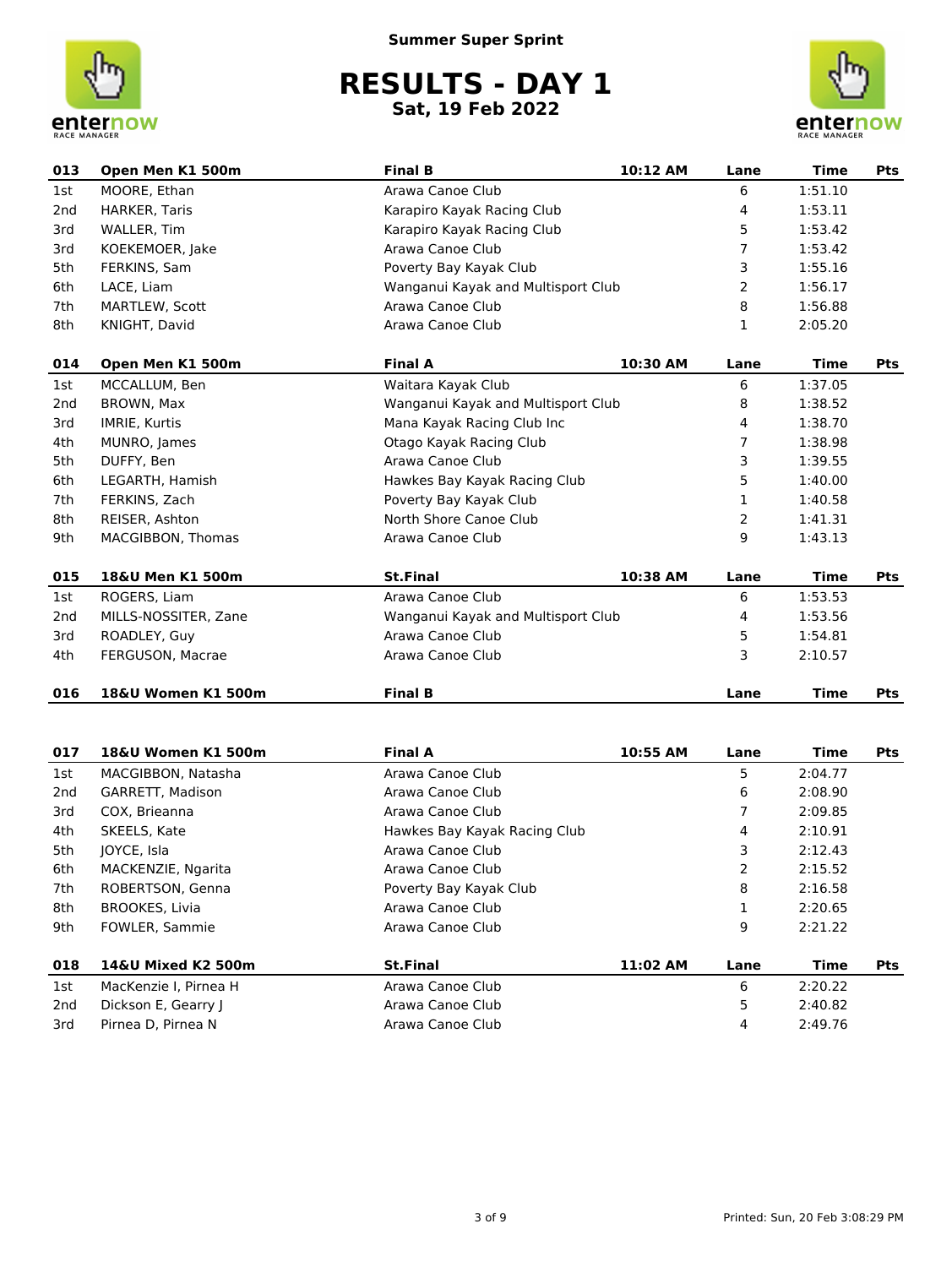



| 019        | <b>Masters Women K1 500m</b>   | <b>St.Final</b>              | 11:11 AM | Lane           | <b>Time</b> | Pts |
|------------|--------------------------------|------------------------------|----------|----------------|-------------|-----|
| 1st        | DISSE, Nenni                   | North Shore Canoe Club       |          | 4              | 2:14.20     |     |
| 2nd        | <b>BUSHAWAY, Heather</b>       | Arawa Canoe Club             |          | 2              | 2:47.11     |     |
| 3rd        | WILLIAMS, Jane                 | Arawa Canoe Club             |          | 3              | 2:58.82     |     |
| 020        | <b>Masters Men K1 500m</b>     | <b>St.Final</b>              | 10:54 AM | Lane           | Time        | Pts |
| 1st        | KNIGHT, David                  | Arawa Canoe Club             |          | 6              | 1:57.45     |     |
| 2nd        | SEALES, Neale                  | Arawa Canoe Club             |          | $\overline{7}$ | 2:06.12     |     |
| 021        | Open Women K4 500m             | <b>St.Final</b>              | 11:01 AM | Lane           | Time        | Pts |
|            |                                |                              |          | 1              |             |     |
|            |                                |                              |          | 2              |             |     |
|            |                                |                              |          | 3              |             |     |
|            | Birmingham A, Saunders B, Kemp | Mana Kayak Racing Club Inc   |          | 4              |             |     |
|            | Brett O, Roadley M, Rogers C,  | Arawa Canoe Club             |          | 5              |             |     |
|            |                                |                              |          | 6              |             |     |
|            |                                |                              |          | 7              |             |     |
|            |                                |                              |          | 8              |             |     |
|            |                                |                              |          | 9              |             |     |
| 022        | Open Men K2 500m               | <b>St.Final</b>              | 11:24 AM | Lane           | Time        | Pts |
| 1st        | Brown M, Imrie K               | Mana Kayak Racing Club Inc   |          | 4              | 1:30.25     |     |
| 2nd        | McCallum B, Harker T           | Waitara Kayak Club           |          | 6              | 1:32.65     |     |
| 3rd        | Legarth H, Duffy B             | Hawkes Bay Kayak Racing Club |          | 2              | 1:32.73     |     |
| 4th        | Reiser A, Ferkins Z            | Poverty Bay Kayak Club       |          | 7              | 1:34.01     |     |
| 5th        | Moore E, Ferkins S             | Poverty Bay Kayak Club       |          | 5              | 1:35.14     |     |
| 6th        | Koekemoer J, Munro J           | Arawa Canoe Club             |          | 3              | 1:35.71     |     |
| 023        | <b>Novice Women K2 500m</b>    | <b>St.Final</b>              | 11:34 AM | Lane           | Time        | Pts |
| 1st        | Knowles J, Martin J            | Arawa Canoe Club             |          | 3              | 2:40.78     |     |
| 2nd        | MacKenzie I, Corbett C         | Arawa Canoe Club             |          | 6              | 2:42.55     |     |
| 3rd        | Foot P, Neal A                 | Arawa Canoe Club             |          | 5              | 3:02.63     |     |
| 4th        | Havenga K, Manton J            | Arawa Canoe Club             |          | 4              | 3:51.92     |     |
| 024        | 18&U Women K2 500m             | <b>St.Final</b>              | 11:42 AM | Lane           | <b>Time</b> | Pts |
| 1st        | Garrett M. MacGibbon N         | Arawa Canoe Club             |          | 6              | 1:57.58     |     |
| 2nd        | Cox B, Smith A                 | Arawa Canoe Club             |          | 4              | 2:02.16     |     |
| 3rd        | MacKenzie N, Joyce I           | Arawa Canoe Club             |          | 3              | 2:05.11     |     |
| 4th        | Fowler S, Brookes L            | Arawa Canoe Club             |          | 5              | 2:13.77     |     |
| 025        | Open Women K2 500m             | <b>St.Final</b>              | 11:58 AM | Lane           | <b>Time</b> | Pts |
| 1st        | Brett O, Matehaere L           | Arawa Canoe Club             |          | 4              | 1:53.16     |     |
| 2nd        | Kemp E, Marquet J              | Mana Kayak Racing Club Inc   |          | 5              | 1:53.90     |     |
| 3rd        | Birmingham A, Saunders B       | Mana Kayak Racing Club Inc   |          | 6              | 1:54.44     |     |
| 4th        | Roadley M, Rogers C            | Arawa Canoe Club             |          | 7              | 1:57.11     |     |
| 5th        | Smith A, Disse N               | North Shore Canoe Club       |          | 3              | 2:13.63     |     |
| <b>DNS</b> | Arawa Women Open K2 - 2        | Arawa Canoe Club             |          | 2              |             |     |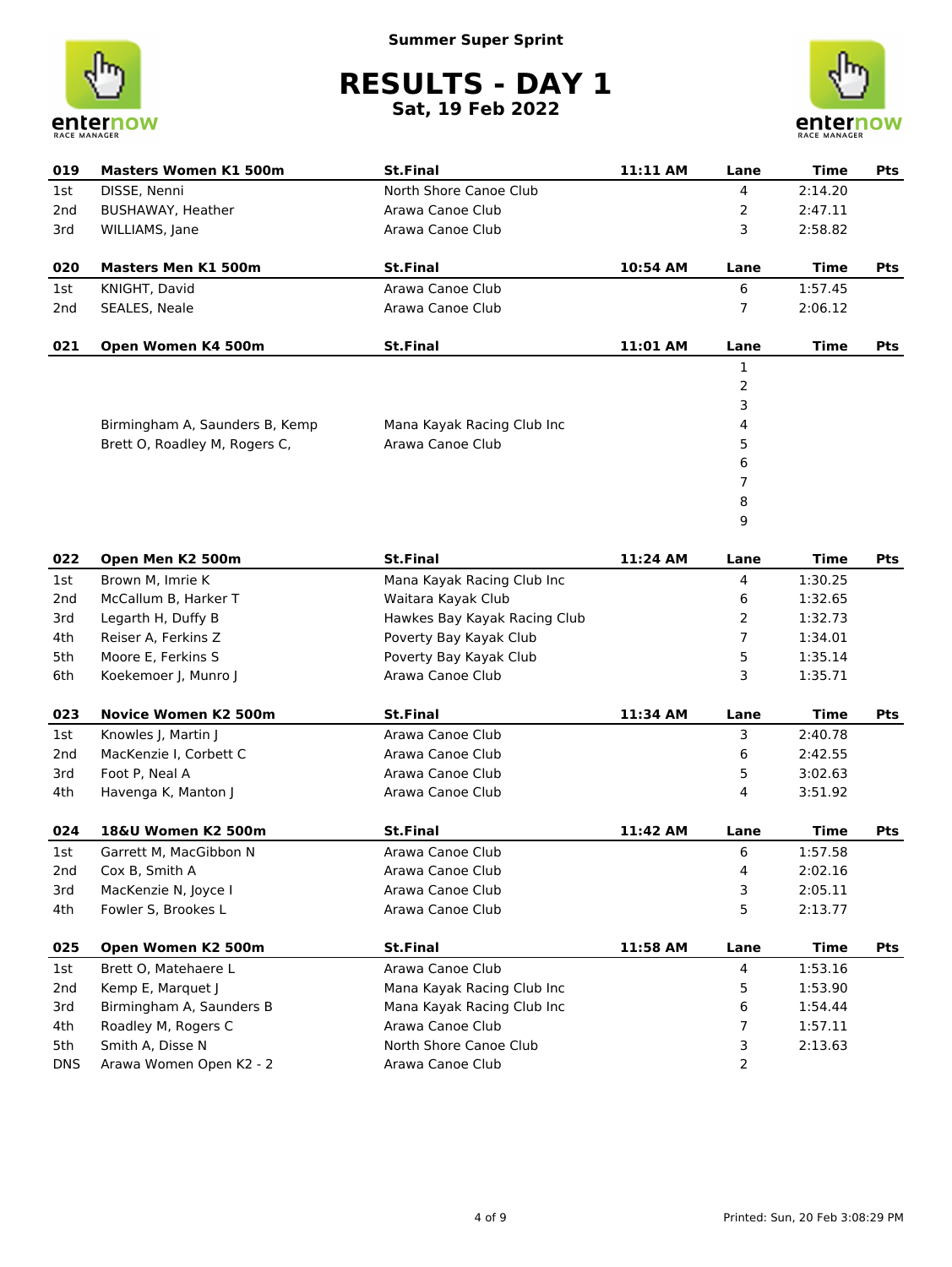



|                 |                       | <b>Break</b>                       |          | Lane           | <b>Time</b> | Pts        |
|-----------------|-----------------------|------------------------------------|----------|----------------|-------------|------------|
|                 |                       |                                    |          |                |             |            |
| 026             | 18&U Women K1 200m    | Heat $1/2$                         | 12:23 PM | Lane           | <b>Time</b> | Pts        |
| 1st             | SKEELS, Kate          | Hawkes Bay Kayak Racing Club       |          | 7              | 0:48.40     |            |
| 2 <sub>nd</sub> | MACKENZIE, Ngarita    | Arawa Canoe Club                   |          | 3              | 0:49.58     |            |
| 3rd             | JOYCE, Isla           | Arawa Canoe Club                   |          | 6              | 0:49.74     |            |
| 4th             | <b>BROOKES, Livia</b> | Arawa Canoe Club                   |          | 4              | 0:51.72     |            |
| 5th             | FOWLER, Sammie        | Arawa Canoe Club                   |          | 5              | 0:53.23     |            |
| 027             | 18&U Women K1 200m    | Heat $2/2$                         | 12:28 PM | Lane           | Time        | Pts        |
| 1st             | MACGIBBON, Natasha    | Arawa Canoe Club                   |          | 6              | 0:46.93     |            |
| 2 <sub>nd</sub> | GARRETT, Madison      | Arawa Canoe Club                   |          | 5              | 0:47.80     |            |
| 3rd             | COX, Brieanna         | Arawa Canoe Club                   |          | 4              | 0:48.64     |            |
| 4th             | ROBERTSON, Genna      | Poverty Bay Kayak Club             |          | 3              | 0:49.33     |            |
| 5th             | SMITH, Abbey          | North Shore Canoe Club             |          | $\overline{7}$ | 0:50.15     |            |
| 028             | Open Women K1 200m    | Heat $1/2$                         | 12:35 PM | Lane           | Time        | Pts        |
| 1st             | MATEHAERE, Lucy       | Otago Kayak Racing Club            |          | $\overline{2}$ | 0:45.82     |            |
| 2 <sub>nd</sub> | KEMP, Emma            | Mana Kayak Racing Club Inc         |          | 6              | 0:46.29     |            |
| 3rd             | MARQUET, Jess         | Arawa Canoe Club                   |          | 5              | 0:46.72     |            |
| 4th             | ROGERS, Claudia       | Arawa Canoe Club                   |          | 4              | 0:47.41     |            |
| 5th             | DISSE, Nenni          | North Shore Canoe Club             |          | 3              | 0:51.27     |            |
| 029             | Open Women K1 200m    | Heat $2/2$                         | 12:40 PM | Lane           | Time        | <b>Pts</b> |
| 1st             | BRETT, Olivia         | Arawa Canoe Club                   |          | 7              | 0:45.90     |            |
| 2 <sub>nd</sub> | SAUNDERS, Brooklyn    | Mana Kayak Racing Club Inc         |          | 3              | 0:47.04     |            |
| 3rd             | LUTHI, Pieta          | Arawa Canoe Club                   |          | 5              | 0:48.09     |            |
| 4th             | BERMINGHAM, Alex      | Poverty Bay Kayak Club             |          | 4              | 0:48.59     |            |
| 5th             | ROADLEY, Mia          | Arawa Canoe Club                   |          | 6              | 0:52.16     |            |
| 030             | Open Men K1 200m      | Heat $1/2$                         | 12:46 PM | Lane           | Time        | <b>Pts</b> |
| 1st             | FERKINS, Zach         | Poverty Bay Kayak Club             |          | 3              | 0:36.77     |            |
| 2 <sub>nd</sub> | LEGARTH, Hamish       | Hawkes Bay Kayak Racing Club       |          | 1              | 0:36.97     |            |
| 3rd             | REISER, Ashton        | North Shore Canoe Club             |          | 8              | 0:37.12     |            |
| 4th             | DUFFY, Ben            | Arawa Canoe Club                   |          | 6              | 0:37.73     |            |
| 5th             | IMRIE, Kurtis         | Mana Kayak Racing Club Inc         |          | $\overline{2}$ | 0:37.81     |            |
| 6th             | MCCALLUM, Ben         | Waitara Kayak Club                 |          | 9              | 0:38.10     |            |
| 7th             | MACGIBBON, Thomas     | Arawa Canoe Club                   |          | 7              | 0:39.68     |            |
| 8th             | LACE, Liam            | Wanganui Kayak and Multisport Club |          | 5              | 0:40.46     |            |
| 9th             | MARTLEW, Scott        | Arawa Canoe Club                   |          | 4              | 0:41.16     |            |
| 031             | Open Men K1 200m      | Heat $2/2$                         | 12:53 PM | Lane           | <b>Time</b> | Pts        |
| 1st             | HARKER, Taris         | Karapiro Kayak Racing Club         |          | $\overline{2}$ | 0:37.65     |            |
| 2nd             | MUNRO, James          | Otago Kayak Racing Club            |          | 8              | 0:37.75     |            |
| 3rd             | BROWN, Max            | Wanganui Kayak and Multisport Club |          | 4              | 0:37.92     |            |
| 4th             | MOORE, Ethan          | Arawa Canoe Club                   |          | 5              | 0:37.98     |            |
| 5th             | KOEKEMOER, Jake       | Arawa Canoe Club                   |          | 1              | 0:38.59     |            |
| 6th             | WALLER, Tim           | Karapiro Kayak Racing Club         |          | 7              | 0:39.23     |            |
| 7th             | FERKINS, Sam          | Poverty Bay Kayak Club             |          | 6              | 0:40.43     |            |
| 8th             | KNIGHT, David         | Arawa Canoe Club                   |          | 9              | 0:45.02     |            |
| <b>DNS</b>      | HART, Corbin          | North Shore Canoe Club             |          | 3              |             |            |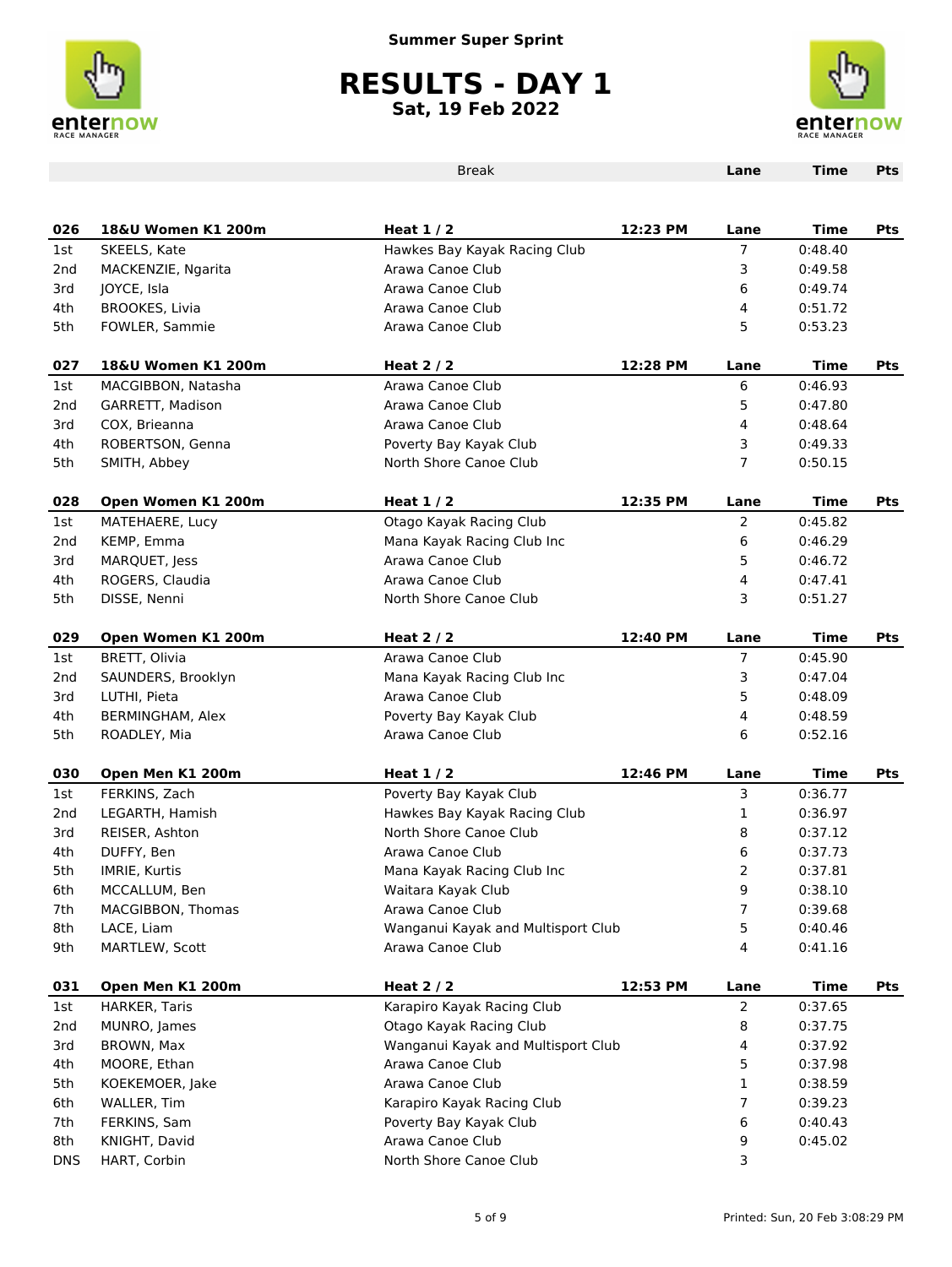



| 032        | <b>Novice Women K1 200m</b>      | <b>St.Final</b>            | 12:59 PM | Lane           | <b>Time</b> | <b>Pts</b> |
|------------|----------------------------------|----------------------------|----------|----------------|-------------|------------|
| 1st        | PHILP, Jacqui                    | Arawa Canoe Club           |          | 9              | 1:03.53     |            |
| 2nd        | MARTIN, Jade                     | Arawa Canoe Club           |          | 1              | 1:04.89     |            |
| 3rd        | HAVENGA, Karlien                 | Arawa Canoe Club           |          | 5              | 1:07.11     |            |
| 4th        | TETEREVA, Alina                  | Otago Kayak Racing Club    |          | 7              | 1:08.12     |            |
| 5th        | MANTON, Julia                    | Arawa Canoe Club           |          | 2              | 1:09.19     |            |
| 6th        | FOOT, Paige                      | Arawa Canoe Club           |          | 8              | 1:10.32     |            |
| 7th        | NEAL, Aleia                      | Arawa Canoe Club           |          | 3              | 1:11.10     |            |
| 8th        | CORBETT, Charlotte               | Arawa Canoe Club           |          | 6              | 1:13.70     |            |
| 9th        | KNOWLES, Jessica                 | Arawa Canoe Club           |          | $\overline{4}$ | 1:13.90     |            |
| 033        | <b>Masters Women K1 200m</b>     | <b>St.Final</b>            | 1:05 PM  | Lane           | <b>Time</b> | Pts        |
| 1st        | DISSE, Nenni                     | North Shore Canoe Club     |          | $\overline{2}$ | 0:53.50     |            |
| 2nd        | BUSHAWAY, Heather                | Arawa Canoe Club           |          | 3              | 1:05.92     |            |
| 3rd        | WILLIAMS, Jane                   | Arawa Canoe Club           |          | 4              | 1:13.88     |            |
| 034        | <b>Masters Men K1 200m</b>       | <b>St.Final</b>            | 12:43 PM | Lane           | Time        | Pts        |
| 1st        | KNIGHT, David                    | Arawa Canoe Club           |          | $\overline{7}$ | 0:46.39     |            |
| 2nd        | SEALES, Neale                    | Arawa Canoe Club           |          | 6              | 0:53.98     |            |
|            |                                  |                            |          |                |             |            |
| 035        | 18&U Women K4 200m               | <b>St.Final</b>            | 1:15 PM  | Lane           | <b>Time</b> | Pts        |
| 1st        | Havenga K, Knowles J, Manton J,  | Arawa Canoe Club           |          | $\overline{4}$ | 1:04.85     |            |
| <b>DNS</b> | MacGibbon N, Skeels K, Fowler S, | Arawa Canoe Club           |          | 2              |             |            |
| <b>DNS</b> | MacKenzie N, Cox B, Smith A,     | Arawa Canoe Club           |          | 3              |             |            |
| <b>DNS</b> | MacKenzie I, Corbett C, Foot P,  | Arawa Canoe Club           |          | 5              |             |            |
| 036        | 18&U Men K2 200m                 | <b>St.Final</b>            |          | Lane           | <b>Time</b> | Pts        |
| 1st        | Mills-Nossiter Z, Roadley G      | Arawa Canoe Club           |          | 7              | 0:40.33     |            |
| 2nd        | Rogers L, Ferguson M             | Arawa Canoe Club           |          | 8              | 0:45.65     |            |
| 037        | 14&U Women K1 200m               | <b>St.Final</b>            | 1:22 PM  | Lane           | <b>Time</b> | Pts        |
| 1st        | PIRNEA, Helena                   | Arawa Canoe Club           |          | 8              | 0:56.10     |            |
| 2nd        | MACKENZIE, Isla                  | Arawa Canoe Club           |          | 6              | 1:00.08     |            |
| 3rd        | DICKSON, Emma                    | Arawa Canoe Club           |          | 7              | 1:03.28     |            |
|            |                                  |                            |          |                |             |            |
| 038        | 12&U Mixed K1 200m               | <b>St.Final</b>            | 1:07 PM  | Lane           | Time        | Pts        |
| 1st        | PIRNEA, Nicole                   | Arawa Canoe Club           |          | 4              | 1:08.15     |            |
| 2nd        | GEARRY, Jessica                  | Arawa Canoe Club           |          | 2              | 1:08.72     |            |
| 3rd        | PIRNEA, Daniel                   | Arawa Canoe Club           |          | 3              | 1:21.81     |            |
| 039        | Open Women K1 200m               | <b>Final A</b>             | 1:26 PM  | Lane           | <b>Time</b> | Pts        |
| 1st        | BRETT, Olivia                    | Arawa Canoe Club           |          | 4              | 0:44.02     |            |
| 2nd        | SAUNDERS, Brooklyn               | Mana Kayak Racing Club Inc |          | 6              | 0:44.92     |            |
| 3rd        | MATEHAERE, Lucy                  | Otago Kayak Racing Club    |          | 5              | 0:45.70     |            |
| 4th        | LUTHI, Pieta                     | Arawa Canoe Club           |          | 2              | 0:46.89     |            |
| 5th        | BERMINGHAM, Alex                 | Poverty Bay Kayak Club     |          | 8              | 0:46.92     |            |
| 6th        | ROGERS, Claudia                  | Arawa Canoe Club           |          | 1              | 0:47.70     |            |
| 7th        | MARQUET, Jess                    | Arawa Canoe Club           |          | 7              | 0:47.74     |            |
| 8th        | KEMP, Emma                       | Mana Kayak Racing Club Inc |          | 3              | 0:47.90     |            |
| 9th        | DISSE, Nenni                     | North Shore Canoe Club     |          | 9              | 0:52.57     |            |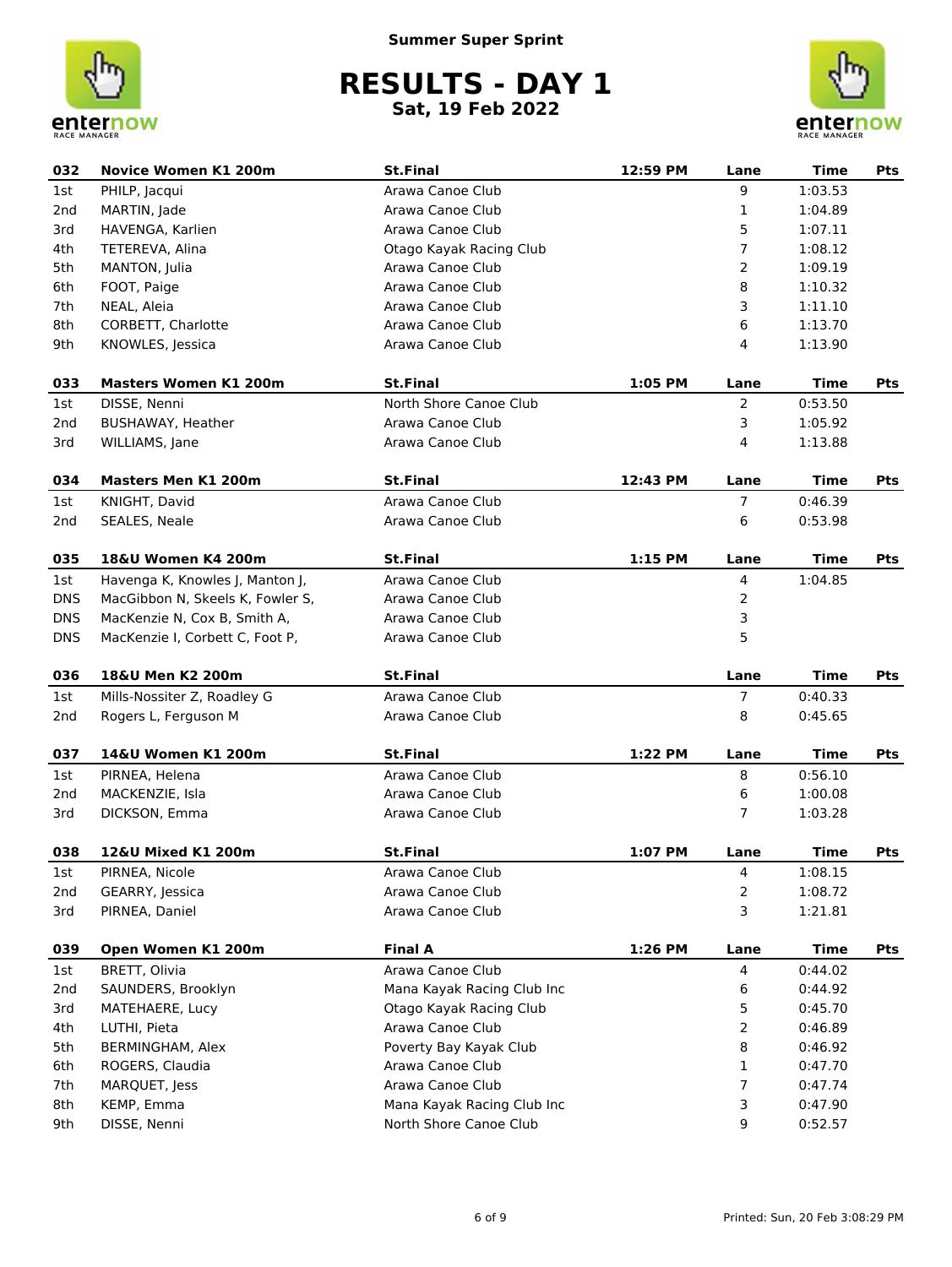



| 040             | <b>Novice Women K2 200m</b> | <b>St.Final</b>                    | 1:32 PM | Lane           | <b>Time</b> | <b>Pts</b> |
|-----------------|-----------------------------|------------------------------------|---------|----------------|-------------|------------|
| 1st             | Knowles J, Martin J         | Arawa Canoe Club                   |         | $\overline{4}$ | 1:05.26     |            |
| 2 <sub>nd</sub> | MacKenzie I, Corbett C      | Arawa Canoe Club                   |         | 5              | 1:06.63     |            |
| 3rd             | Foot P, Neal A              | Arawa Canoe Club                   |         | 6              | 1:14.20     |            |
| 4th             | Havenga K, Manton J         | Arawa Canoe Club                   |         | 3              | 1:35.35     |            |
| 041             | Open Men K1 200m            | <b>Final B</b>                     | 1:36 PM | Lane           | <b>Time</b> | <b>Pts</b> |
| 1st             | MCCALLUM, Ben               | Waitara Kayak Club                 |         | 5              | 0:38.73     |            |
| 2 <sub>nd</sub> | MACGIBBON, Thomas           | Arawa Canoe Club                   |         | 3              | 0:39.08     |            |
| 3rd             | KOEKEMOER, Jake             | Arawa Canoe Club                   |         | 4              | 0:39.87     |            |
| 4th             | WALLER, Tim                 | Karapiro Kayak Racing Club         |         | 6              | 0:40.00     |            |
| 5th             | LACE, Liam                  | Wanganui Kayak and Multisport Club |         | 2              | 0:41.23     |            |
| 6th             | FERKINS, Sam                | Poverty Bay Kayak Club             |         | 7              | 0:41.26     |            |
| 7th             | MARTLEW, Scott              | Arawa Canoe Club                   |         | 8              | 0:42.61     |            |
| 8th             | KNIGHT, David               | Arawa Canoe Club                   |         | $\mathbf{1}$   | 0:46.39     |            |
| 042             | Open Men K1 200m            | <b>Final A</b>                     | 1:40 PM | Lane           | <b>Time</b> | <b>Pts</b> |
| 1st             | REISER, Ashton              | North Shore Canoe Club             |         | 7              | 0:36.64     |            |
| 2 <sub>nd</sub> | LEGARTH, Hamish             | Hawkes Bay Kayak Racing Club       |         | 6              | 0:36.82     |            |
| 3rd             | FERKINS, Zach               | Poverty Bay Kayak Club             |         | 5              | 0:36.89     |            |
| 4th             | DUFFY, Ben                  | Arawa Canoe Club                   |         | 8              | 0:37.74     |            |
| 5th             | BROWN, Max                  | Wanganui Kayak and Multisport Club |         | 2              | 0:37.77     |            |
| 6th             | <b>HARKER, Taris</b>        | Karapiro Kayak Racing Club         |         | 4              | 0:37.80     |            |
| 7th             | IMRIE, Kurtis               | Mana Kayak Racing Club Inc         |         | 9              | 0:38.00     |            |
| 8th             | MOORE, Ethan                | Arawa Canoe Club                   |         | 1              | 0:38.02     |            |
| 9th             | MUNRO, James                | Otago Kayak Racing Club            |         | 3              | 0:38.24     |            |
| 043             | 18&U Women K1 200m          | <b>Final B</b>                     |         | Lane           | <b>Time</b> | <b>Pts</b> |

| 044        | 18&U Women K1 200m       | <b>Final A</b>               | 1:52 PM | Lane | Time    | Pts |
|------------|--------------------------|------------------------------|---------|------|---------|-----|
| 1st        | MACGIBBON, Natasha       | Arawa Canoe Club             |         | 5.   | 0:46.42 |     |
| 2nd        | GARRETT, Madison         | Arawa Canoe Club             |         | 6    | 0:46.62 |     |
| 3rd        | SKEELS, Kate             | Hawkes Bay Kayak Racing Club |         | 4    | 0:48.55 |     |
| 4th        | COX, Brieanna            | Arawa Canoe Club             |         |      | 0:48.67 |     |
| 5th        | JOYCE, Isla              | Arawa Canoe Club             |         | 2    | 0:49.37 |     |
| 6th        | MACKENZIE, Ngarita       | Arawa Canoe Club             |         | 3    | 0:50.29 |     |
| 7th        | ROBERTSON, Genna         | Poverty Bay Kayak Club       |         | 8    | 0:50.92 |     |
| 8th        | SMITH, Abbey             | North Shore Canoe Club       |         | 9    | 0:51.34 |     |
| 9th        | <b>BROOKES, Livia</b>    | Arawa Canoe Club             |         | 1    | 0:52.45 |     |
| 045        | Open Women K2 200m       | <b>St.Final</b>              | 1:59 PM | Lane | Time    | Pts |
| 1st        | Birmingham A, Saunders B | Mana Kayak Racing Club Inc   |         | 5    | 0:42.67 |     |
| 2nd        | Roadley M, Rogers C      | Arawa Canoe Club             |         | 3    | 0:45.48 |     |
| 3rd        | Kemp E, Marquet I        | Mana Kayak Racing Club Inc   |         | 4    | 0:45.84 |     |
| 4th        | Smith A, Disse N         | North Shore Canoe Club       |         |      | 0:50.29 |     |
| <b>DNS</b> | Arawa Women Open K2 - 2  | Arawa Canoe Club             |         | 6    |         |     |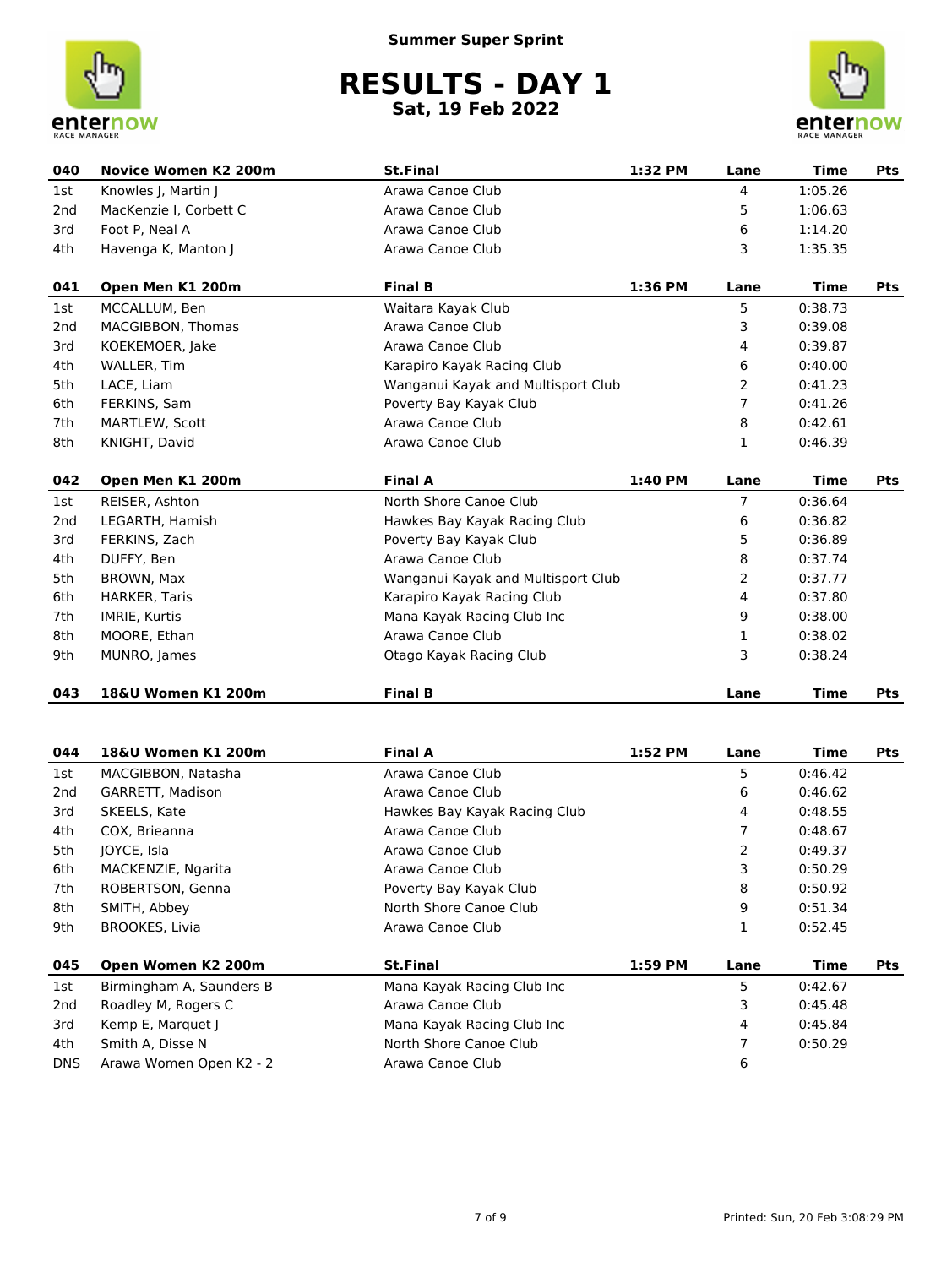



| 046             | 18&U Men K1 200m                       | <b>St.Final</b>                    | 2:04 PM | Lane           | <b>Time</b> | Pts        |
|-----------------|----------------------------------------|------------------------------------|---------|----------------|-------------|------------|
| 1st             | MILLS-NOSSITER, Zane                   | Wanganui Kayak and Multisport Club |         | 5              | 0:41.01     |            |
| 2 <sub>nd</sub> | ROGERS, Liam                           | Arawa Canoe Club                   |         | 3              | 0:44.00     |            |
| 3rd             | ROADLEY, Guy                           | Arawa Canoe Club                   |         | 4              | 0:46.71     |            |
| 4th             | FERGUSON, Macrae                       | Arawa Canoe Club                   |         | 6              | 1:00.40     |            |
| 047             | 14&U Mixed K2 200m                     | <b>St.Final</b>                    | 2:09 PM | Lane           | <b>Time</b> | <b>Pts</b> |
| 1st             | MacKenzie I, Pirnea H                  | Arawa Canoe Club                   |         | 4              | 0:56.58     |            |
| 2nd             | Pirnea N, Gearry J                     | Arawa Canoe Club                   |         | 5              | 1:04.39     |            |
| 3rd             | Pirnea D, Dickson E                    | Arawa Canoe Club                   |         | 6              | 1:09.32     |            |
| 048             | 18&U Women K2 200m                     | <b>St.Final</b>                    | 2:17 PM | Lane           | Time        | <b>Pts</b> |
| 1st             | MacGibbon N, Cox B                     | Arawa Canoe Club                   |         | 5              | 0:56.58     |            |
| 1st             | Robertson G, Garrett M                 | Arawa Canoe Club                   |         | 6              | 0:56.58     |            |
| 3rd             | MacKenzie N, Joyce I                   | Arawa Canoe Club                   |         | 3              | 1:01.43     |            |
| 4th             | Fowler S, Brookes L                    | Arawa Canoe Club                   |         | 4              | 1:06.83     |            |
|                 |                                        |                                    |         | 1              |             |            |
|                 |                                        |                                    |         | 2              |             |            |
|                 |                                        |                                    |         | $\overline{7}$ |             |            |
|                 |                                        |                                    |         | 8              |             |            |
|                 |                                        |                                    |         | 9              |             |            |
| 049             | Open Women K4 200m                     | <b>St.Final</b>                    |         | Lane           | <b>Time</b> | Pts        |
|                 |                                        |                                    |         |                |             |            |
|                 |                                        | Lunch Break                        |         | Lane           | <b>Time</b> | <b>Pts</b> |
|                 |                                        |                                    |         |                |             |            |
| 050             | <b>Junior Mixed K4 200m (16&amp;U)</b> | <b>St.Final</b>                    |         | Lane           | <b>Time</b> | Pts        |
|                 |                                        |                                    |         |                |             |            |
| 051             | Senior Mixed K2 200m (must             | <b>St.Final</b>                    |         | Lane           | <b>Time</b> | Pts        |
|                 |                                        |                                    |         |                |             |            |
|                 |                                        |                                    |         |                |             |            |
| 052             | Junior Mixed K2 200m (16&U)            | <b>St.Final</b>                    |         | Lane           | <b>Time</b> | Pts        |
|                 |                                        |                                    |         |                |             |            |
| 053             | Senior Mixed K4 200m (must             | <b>St.Final</b>                    |         | Lane           | <b>Time</b> | Pts        |
|                 |                                        |                                    |         |                |             |            |
| 054             | <b>Junior Mixed Relay 100m</b>         | <b>St.Final</b>                    |         | Lane           | <b>Time</b> | Pts        |
|                 |                                        |                                    |         |                |             |            |
| 055             | <b>Senior Mixed Relay 100m</b>         | <b>St.Final</b>                    |         | Lane           | <b>Time</b> | Pts        |
|                 |                                        |                                    |         |                |             |            |